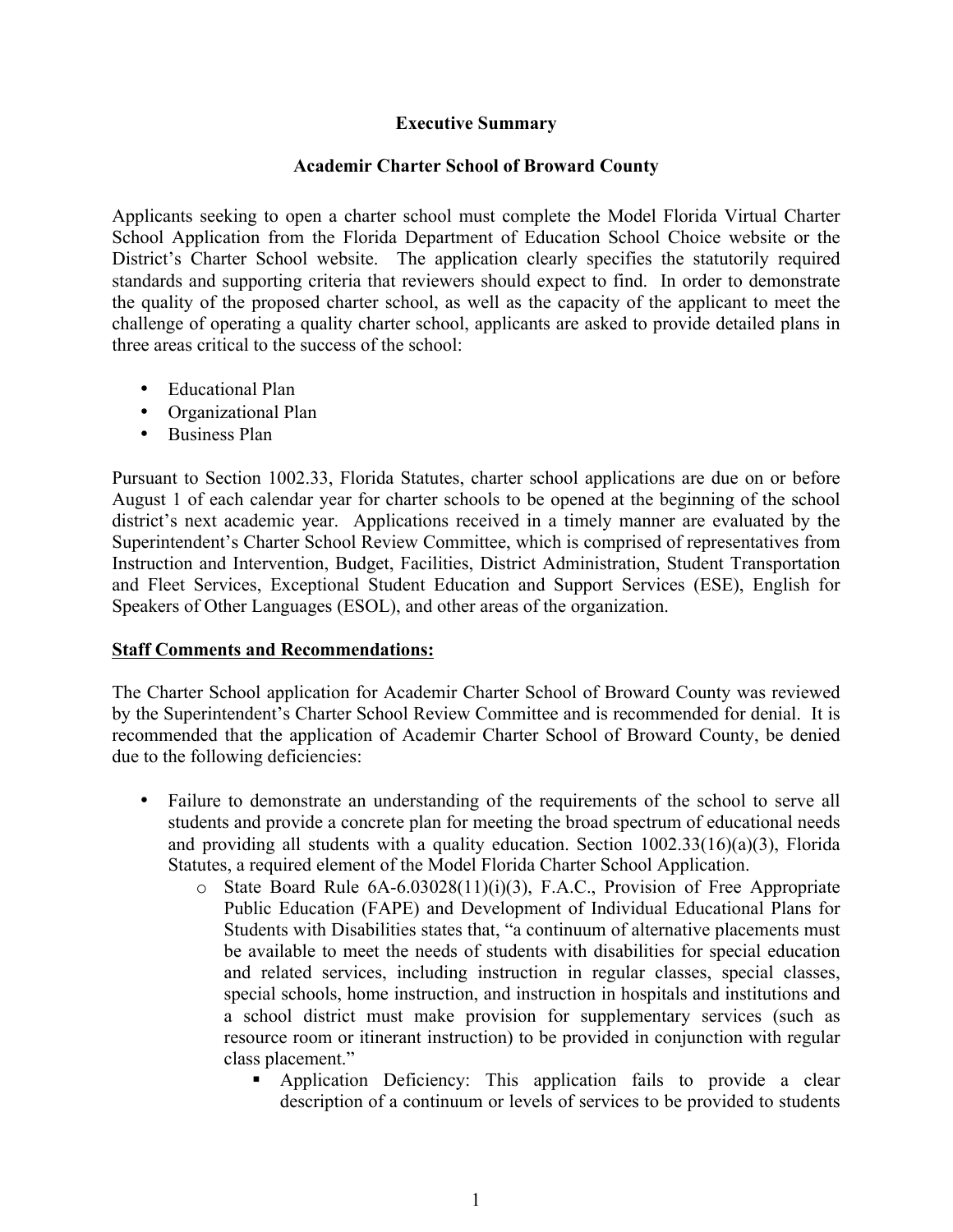with disabilities.

- § Application Deficiency: This application fails to demonstrate a clear understanding of supplemental aids needed to meet the educational needs of students with disabilities.
- $\circ$  State Board Rule 6A-6.03019(2)(b)(2)(F), F.A.C., states that, "an evaluation design which addresses evaluation of progress toward the district's goal for increasing participation by students from under-represented groups."
	- § Application Deficiency: This application fails to provide a clear explanation or plan for the school's Gifted population.
- o State Board Rule 6A-6.0331, F.A.C., states that, "the state's goal is to provide full educational opportunity and a Free Appropriate Public Education (FAPE) to all students with disabilities ages three (3) through twenty-one (21) and to school age students who are gifted. School districts have the responsibility to ensure that students suspected of having a disability are subject to general education intervention procedures. They must ensure that all students with disabilities or who are gifted and who are in need of specially designed instruction and related services are identified, located, and evaluated, and appropriate exceptional student education is made available to them if it is determined that the student meets the eligibility criteria specified in Rules 6A-6.03011 through 6A-6.0361, F.A.C."
	- § Application Deficiency: The application fails to address a system of interventions for struggling students before they reach the evaluation level of the Response to Intervention process.
- Failure to demonstrate an understanding of the requirements of the school to serve English Language Learner Students (ELLs) and to provide a concrete plan for meeting the broad spectrum of educational needs for all enrolled students as required in Section 1003.56, Florida Statutes, English Language Instruction for Limited English Proficient Students and Rules 6A-6.0900 to 6A-6.0909, F.A.C., Programs for Limited English Proficient Students and Section 1002.33(10), Florida Statutes, a required element of the Florida Model Charter School Application.
	- o State Board Rule 6A-6.0902, F.A.C., Requirements for Identification, Eligibility, and Programmatic Assessments of English Language Learners, and the stateapproved District ELL Plan require that all students with limited English proficiency must be properly identified and assessed to ensure the provision of appropriate services.
		- § Application Deficiency: The application fails to provide a clear understanding of district policies and procedures for identifying and placement of students in the ESOL Program.
		- § Application Deficiency: The application fails to identify the assessments used for placement.
		- § Application Deficiency: The application fails to provide district procedures for maintaining and creating ELLSEP folders for ELLs.
	- o State Board Rule 6A-6.0903, F.A.C., Requirement for Exiting English Language Learners from the English for Speakers of Other Languages Program and the state-approved District ELL Plan require that all students identified as limited English proficiency shall continue to receive appropriate instruction until the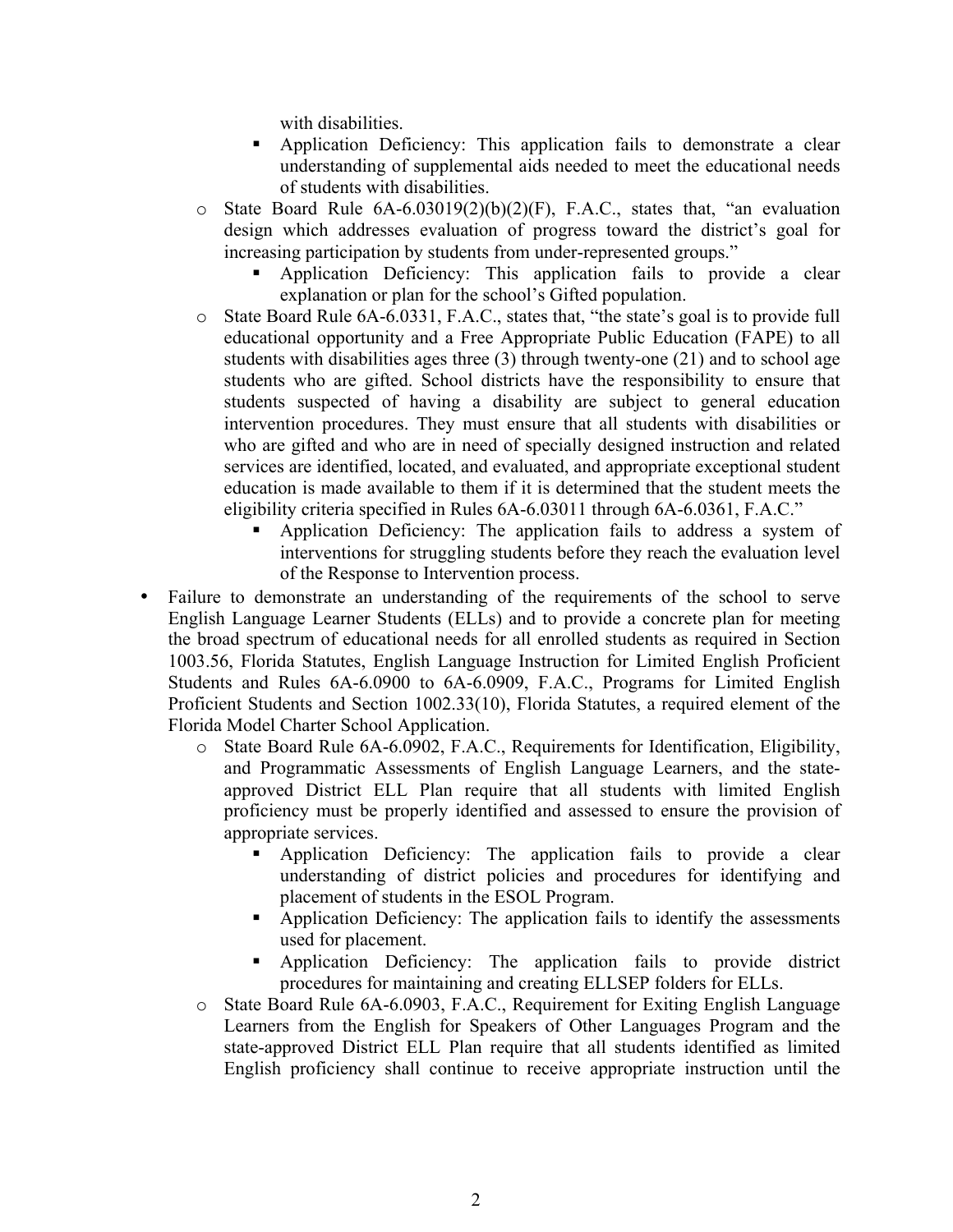student meets standards for exiting the English for Speakers of Other Languages (ESOL) Program

- § Application Deficiency: The application fails to provide a clear understanding of district policies and procedures for exiting ELLs from the ESOL Program.
- o State Board Rule 6A-6.0904, F.A.C., Equal Access to Appropriate Instruction for English Language Learners and the state-approved District ELL Plan require that each student identified as limited English proficiency shall have equal access to appropriate programs and instruction which is comprehensible, equal and comparible in amount, scope, and sequence and quality to that provided to English proficient students. In addition, ELLs shall have access to trained personnel proficient in the same language to assist in basic subject area instruction.
	- § Application Deficiency: The application fails to provide a clear understanding of how the school will implement Equal Access for ELLs.
- Failure to describe the contractual arrangement between the school's governing board and such a provider as specified in the Education Service Provider section of the application.
	- o Section 1002.33(7)(a)(9), Florida Statutes, states that "the financial and administrative management of the school, including a reasonable demonstration of the professional experience or competence of those individuals or organizations applying to operate the charter school or those hired or retained to perform such professional services and the description of clearly delineated responsibilities and the policies and practices needed to effectively manage the charter school…"
		- § Application Deficiency: The application fails to provide the Education Service Provider history including its educational philosophy, background and experience of senior management.
		- § Application Deficiency: The application fails to provide a list of schools with which the Educational Service Provider has contracts, including contact information and student and financial performance data of such schools.
- Failure to provide an understanding of the school's anticipated facilities needs and how the school plans to meet those needs. Section 1002.33(7)(a)(13), Florida Statutes; Section 1002.33(18), Florida Statutes, a required element of the Model Florida Charter School Application.
	- o Section 1002.33, Florida Statutes, states "a startup charter school shall utilize facilities which comply with the Florida Building Code pursuant to chapter 553 except for the State Requirements for Educational Facilities…"
		- § Application Deficiency: The application fails to identify the process for having the building inspected for asbestos.
		- Application Deficiency: The application fails to identify the process for having the building inspected for lead and radon.
		- § Application Deficiency: The application fails to identify the process regarding health and sanitation inspections, specifically standards for food service, drinking water, and sewer/sanitary facilities.
		- § Application Deficiency: The application fails to identify the process for